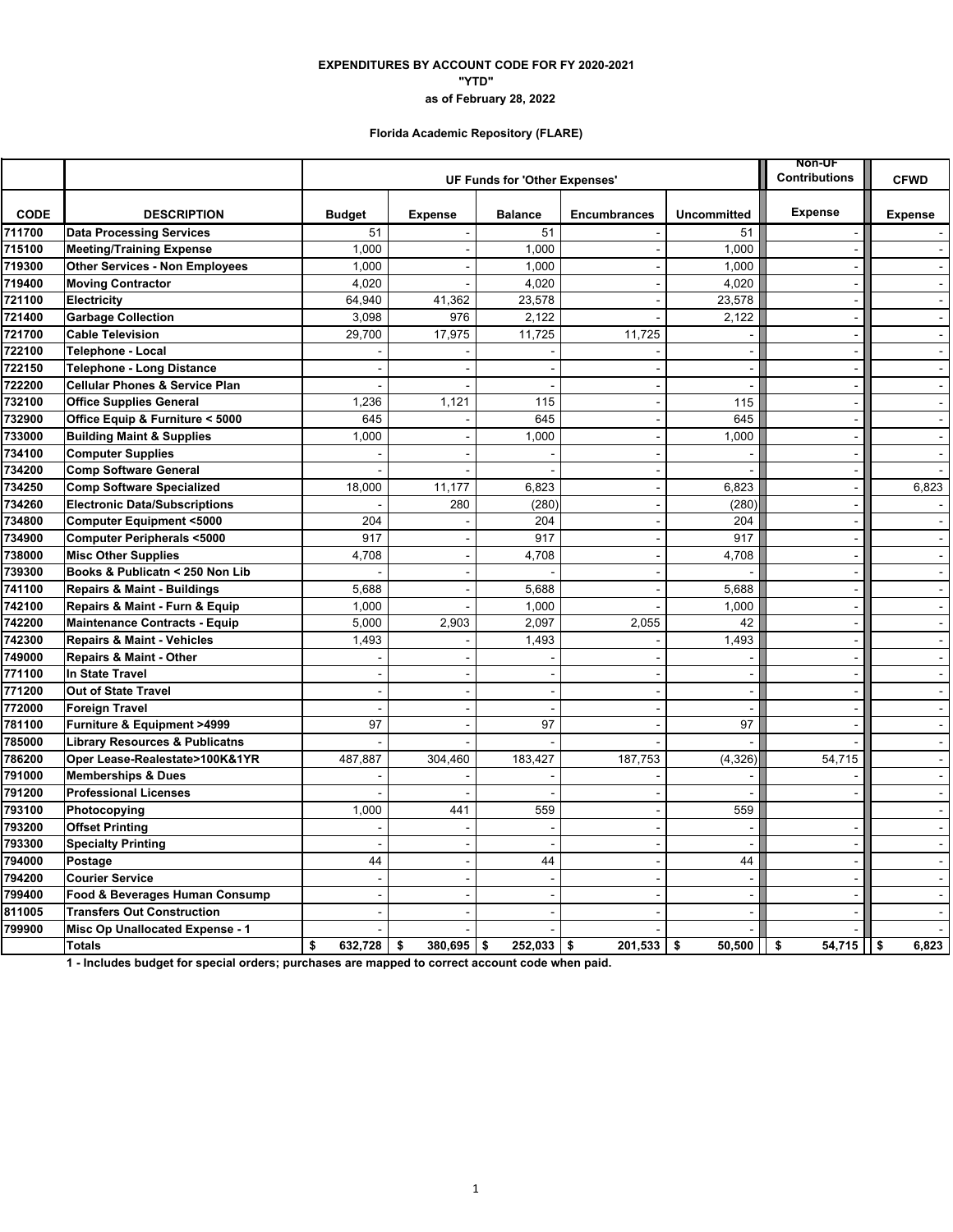# **as of January 31, 2022 "YTD" EXPENDITURES BY ACCOUNT CODE FOR FY 2020-2021**

## **Florida Academic Repository (FLARE)**

|             |                                           |                               |                          | Non-UF<br><b>Contributions</b> | <b>CFWD</b>              |                          |                          |                |
|-------------|-------------------------------------------|-------------------------------|--------------------------|--------------------------------|--------------------------|--------------------------|--------------------------|----------------|
|             |                                           | UF Funds for 'Other Expenses' |                          |                                |                          |                          |                          |                |
| <b>CODE</b> | <b>DESCRIPTION</b>                        | <b>Budget</b>                 | <b>Expense</b>           | <b>Balance</b>                 | <b>Encumbrances</b>      | <b>Uncommitted</b>       | <b>Expense</b>           | <b>Expense</b> |
| 711700      | <b>Data Processing Services</b>           | 51                            |                          | 51                             |                          | 51                       |                          |                |
| 715100      | <b>Meeting/Training Expense</b>           | 1,000                         |                          | 1,000                          | $\sim$                   | 1,000                    |                          | $\sim$         |
| 719300      | <b>Other Services - Non Employees</b>     | 1,000                         |                          | 1,000                          |                          | 1,000                    |                          | $\mathbf{r}$   |
| 719400      | <b>Moving Contractor</b>                  | 4,020                         |                          | 4,020                          | $\sim$                   | 4,020                    | $\sim$                   | $\sim$         |
| 721100      | Electricity                               | 64.940                        | 37,395                   | 27,545                         |                          | 27,545                   |                          | $\omega$       |
| 721400      | <b>Garbage Collection</b>                 | 3,098                         | 976                      | 2,122                          |                          | 2,122                    | $\overline{\phantom{a}}$ | $\blacksquare$ |
| 721700      | <b>Cable Television</b>                   | 29,700                        | 15,500                   | 14,200                         | 12,375                   | 1,825                    | $\sim$                   | $\blacksquare$ |
| 722100      | Telephone - Local                         |                               |                          |                                |                          | $\sim$                   | $\sim$                   | $\omega$       |
| 722150      | <b>Telephone - Long Distance</b>          |                               |                          |                                |                          | $\blacksquare$           | $\sim$                   | $\Delta$       |
| 722200      | <b>Cellular Phones &amp; Service Plan</b> |                               |                          | ÷                              | $\overline{a}$           | $\sim$                   | $\sim$                   | $\sim$         |
| 732100      | <b>Office Supplies General</b>            | 1,236                         | 571                      | 665                            | $\blacksquare$           | 665                      | $\sim$                   | $\blacksquare$ |
| 732900      | Office Equip & Furniture < 5000           | 645                           |                          | 645                            | $\blacksquare$           | 645                      | $\sim$                   | $\omega$       |
| 733000      | <b>Building Maint &amp; Supplies</b>      | 1,000                         | $\overline{\phantom{0}}$ | 1,000                          | $\blacksquare$           | 1,000                    | $\blacksquare$           | $\blacksquare$ |
| 734100      | <b>Computer Supplies</b>                  |                               |                          |                                | $\sim$                   |                          | $\sim$                   | $\blacksquare$ |
| 734200      | <b>Comp Software General</b>              |                               |                          |                                | $\blacksquare$           |                          | $\blacksquare$           | $\blacksquare$ |
| 734250      | <b>Comp Software Specialized</b>          | 18,000                        | 11,177                   | 6,823                          | $\ddot{\phantom{1}}$     | 6,823                    | $\blacksquare$           | 6,823          |
| 734260      | <b>Electronic Data/Subscriptions</b>      |                               | 280                      | (280)                          | ÷,                       | (280)                    | $\tilde{\phantom{a}}$    |                |
| 734800      | <b>Computer Equipment &lt;5000</b>        | 204                           |                          | 204                            | $\sim$                   | 204                      | $\sim$                   | $\blacksquare$ |
| 734900      | <b>Computer Peripherals &lt;5000</b>      | 917                           |                          | 917                            | $\sim$                   | 917                      | $\sim$                   | $\sim$         |
| 738000      | <b>Misc Other Supplies</b>                | 4,708                         |                          | 4,708                          | $\blacksquare$           | 4,708                    |                          | $\omega$       |
| 739300      | Books & Publicatn < 250 Non Lib           |                               |                          |                                | $\overline{a}$           |                          | $\sim$                   | $\sim$         |
| 741100      | <b>Repairs &amp; Maint - Buildings</b>    | 5,688                         |                          | 5.688                          | $\overline{\phantom{a}}$ | 5,688                    | $\sim$                   | $\sim$         |
| 742100      | Repairs & Maint - Furn & Equip            | 1,000                         |                          | 1.000                          |                          | 1,000                    | $\blacksquare$           | $\blacksquare$ |
| 742200      | <b>Maintenance Contracts - Equip</b>      | 5,000                         | 2,903                    | 2,097                          | 2,055                    | 42                       | $\overline{a}$           | $\sim$         |
| 742300      | <b>Repairs &amp; Maint - Vehicles</b>     | 1,493                         | $\sim$                   | 1,493                          | $\sim$                   | 1,493                    | $\sim$                   | $\blacksquare$ |
| 749000      | <b>Repairs &amp; Maint - Other</b>        |                               |                          |                                |                          |                          | $\overline{\phantom{a}}$ | $\blacksquare$ |
| 771100      | In State Travel                           |                               |                          |                                |                          | $\sim$                   | $\blacksquare$           | $\sim$         |
| 771200      | <b>Out of State Travel</b>                |                               |                          |                                | $\overline{a}$           | $\overline{a}$           |                          | $\omega$       |
| 772000      | <b>Foreign Travel</b>                     |                               |                          |                                |                          | $\overline{\phantom{a}}$ | $\sim$                   | $\blacksquare$ |
| 781100      | Furniture & Equipment >4999               | 97                            | $\overline{\phantom{a}}$ | 97                             | $\sim$                   | 97                       | $\sim$                   | $\sim$         |
| 785000      | <b>Library Resources &amp; Publicatns</b> |                               |                          |                                |                          |                          |                          | $\omega$       |
| 786200      | Oper Lease-Realestate>100K&1YR            | 413,601                       | 260,046                  | 153,555                        | 12,626                   | 140,929                  | 54,715                   | $\mathbf{r}$   |
| 791000      | <b>Memberships &amp; Dues</b>             |                               |                          |                                |                          |                          |                          | $\sim$         |
| 791200      | <b>Professional Licenses</b>              |                               |                          |                                |                          |                          |                          |                |
| 793100      | Photocopying                              | 1,000                         | 377                      | 623                            | $\sim$                   | 623                      |                          | $\sim$         |
| 793200      | <b>Offset Printing</b>                    |                               |                          | ÷                              | $\sim$                   | $\sim$                   | $\sim$                   | $\sim$         |
| 793300      | <b>Specialty Printing</b>                 |                               | $\sim$                   | Ĭ.                             | $\blacksquare$           | $\sim$                   | $\sim$                   | $\omega$       |
| 794000      | Postage                                   | 44                            |                          | 44                             | $\overline{a}$           | 44                       | $\sim$                   | $\Delta$       |
| 794200      | <b>Courier Service</b>                    |                               | $\sim$                   | $\overline{a}$                 | $\overline{a}$           | $\sim$                   | $\overline{a}$           | $\sim$         |
| 799400      | Food & Beverages Human Consump            | $\overline{\phantom{a}}$      |                          |                                | $\overline{a}$           | $\blacksquare$           | $\tilde{\phantom{a}}$    | $\omega$       |
| 811005      | <b>Transfers Out Construction</b>         |                               |                          |                                |                          | $\blacksquare$           |                          | $\sim$         |
| 799900      | Misc Op Unallocated Expense - 1           |                               |                          |                                |                          |                          |                          | $\sim$         |
|             | <b>Totals</b>                             | \$<br>558,442                 | 329.225<br>\$            | \$<br>$229,217$ \$             | 27,056                   | 202.161<br>\$            | 54,715<br>\$             | l I s<br>6,823 |

**1 - Includes budget for special orders; purchases are mapped to correct account code when paid.**